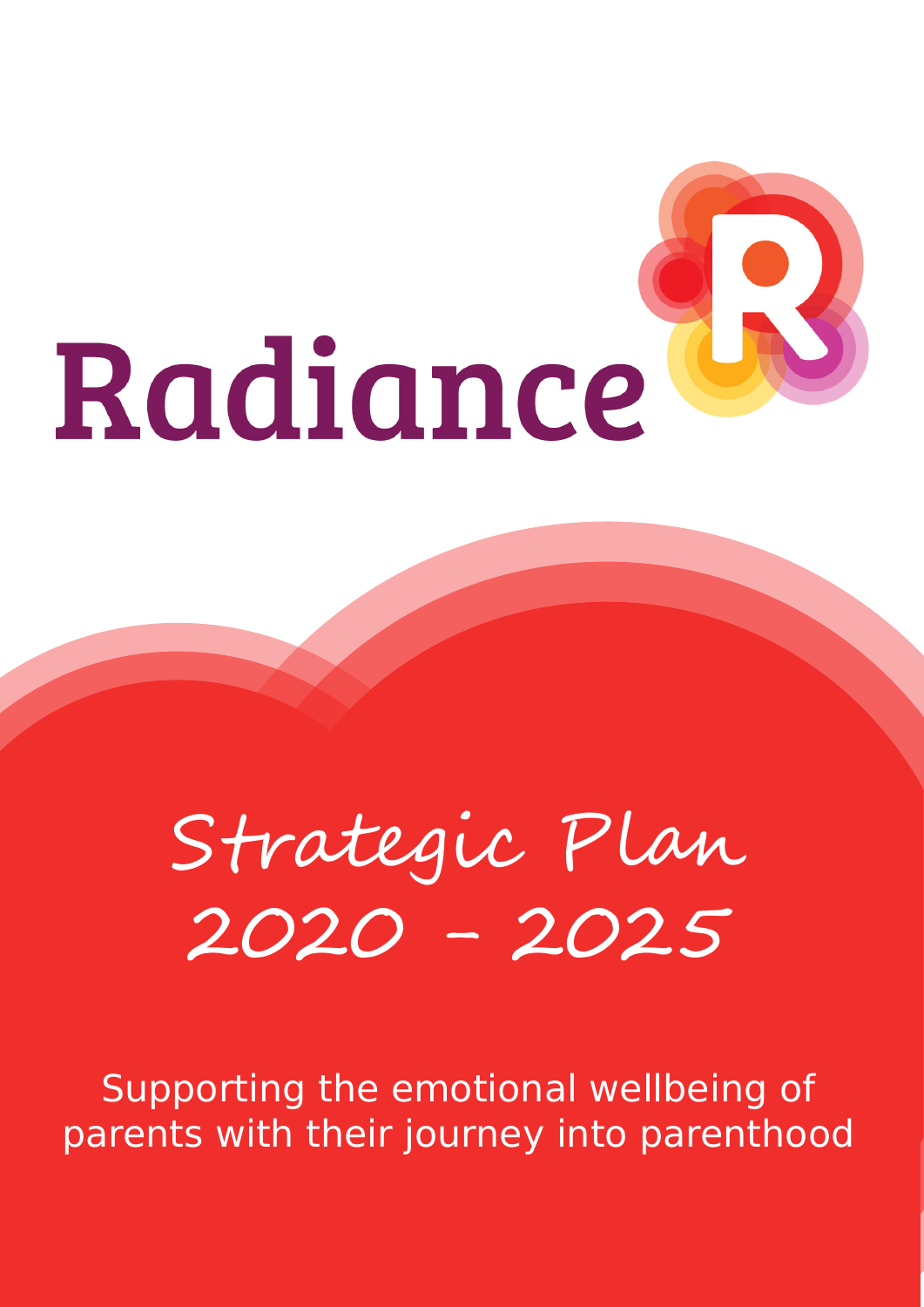# Vision

# **The Radiance Network South West Inc ("Radiance Network") is a community network connecting parents to local services within the community.**

Through partnership and collaboration, the Radiance Network aims to provide a platform of service options to support, build resilience, and enhance the emotional wellbeing of parents to strengthen family relationships.

# Mission

The Radiance Network has been established to address the multitude of needs for parents (antenatal to 3 years) who are experiencing emotional stress following birth or while caring for a young child.

# Values

**Inclusiveness** — We are non-judgemental, non-discriminatory and accepting of all people.

**Respect** – We will treat everyone with respect and recognise each individual for his/her own unique strengths. We treat others with the highest degree of dignity and understanding.

**Holistic** — Means that we are interested in engaging with and developing the whole person in all ways.

**Compassion** — We have a deep awareness and understanding of the needs and complexities of each individual. We want to make a difference to those that need it most.

**Choice** — We will support the individual's right to choose so that they feel heard and supported every step of the way.

**Trust** – We recognise that trust is a key element of the success of all relationships in the network.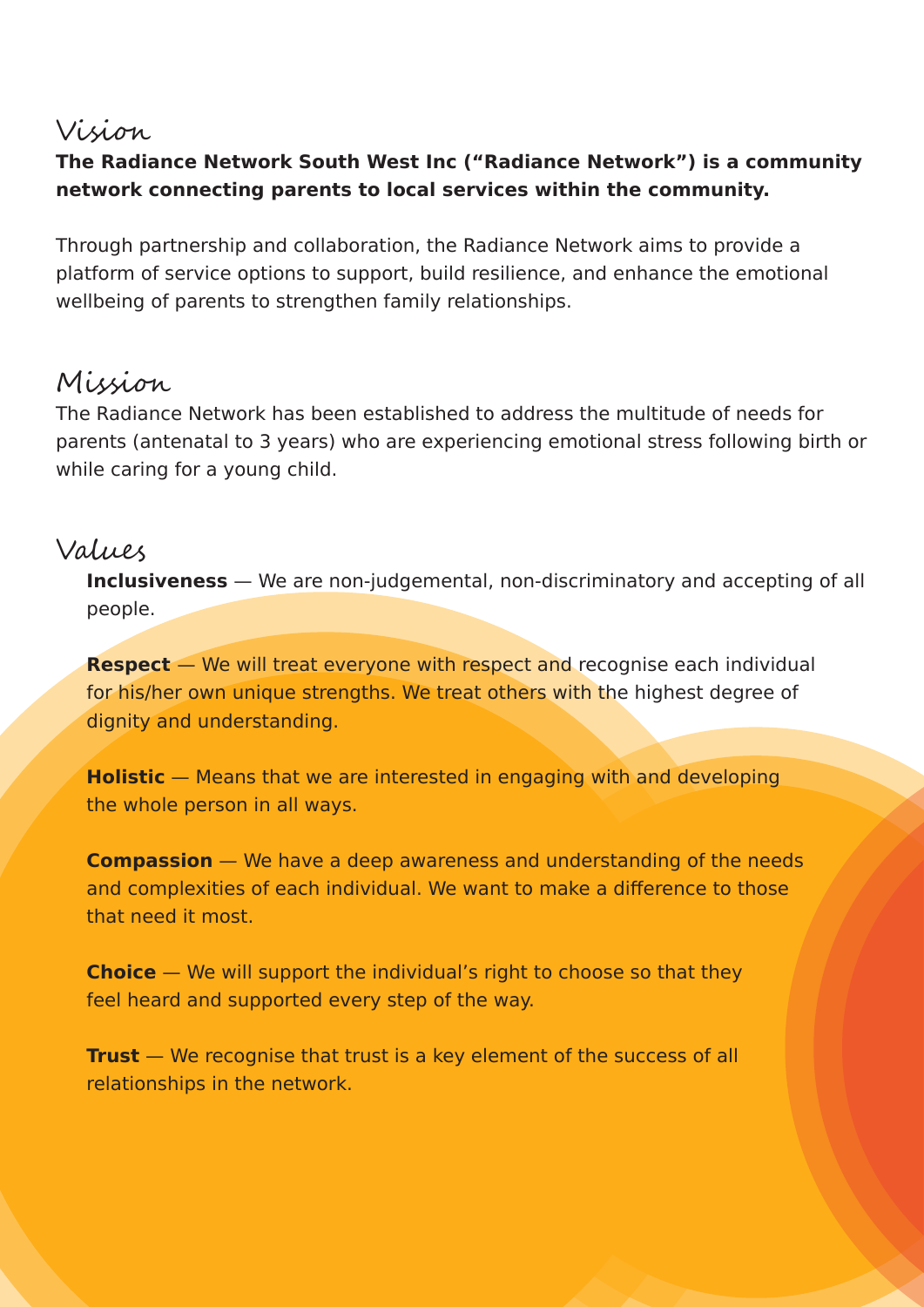# Key Focus Areas

Stability — To ensure a strong foundation for the Radiance Network in a way that fosters stability and trust.

Diversity — To diversify our service delivery in a way that is innovative and responsive.

Growth — To create and build upon opportunities for growth of the Radiance Network.

# Strategic Objectives

# **Stability**

# **To ensure a strong foundation for the Radiance Network in a way that fosters stability and trust.**

- The Radiance Network will build a foundation of strong governance.
- We will be financially stable.
- We will increase the awareness of antenatal and infant mental health.
- We will strengthen and increase our promotion strategies.
- We will place emphasis on the value of peer support.
- We will commit to the wellbeing and professional development of Committee Members.

# **Diversity**

# **To diversify our service delivery in a way that is innovative and responsive.**

- We will explore opportunities to engage with partners.
- We will fiercely advocate for families who do not have a voice.
- We will pursue and drive strategies for prevention.
- We will remain a grass roots organisation that works in partnership with community.
- We will increase opportunities for families to engage.

### **Growth**

# **To create and build upon opportunities for growth of the Radiance Network.**

- We will establish the Radiance House.
- We will develop Radiance Hubs throughout the wider South West region.
- We will partner with agencies to expand our reach.
- We will be recognised as a 'Network of Excellence'.